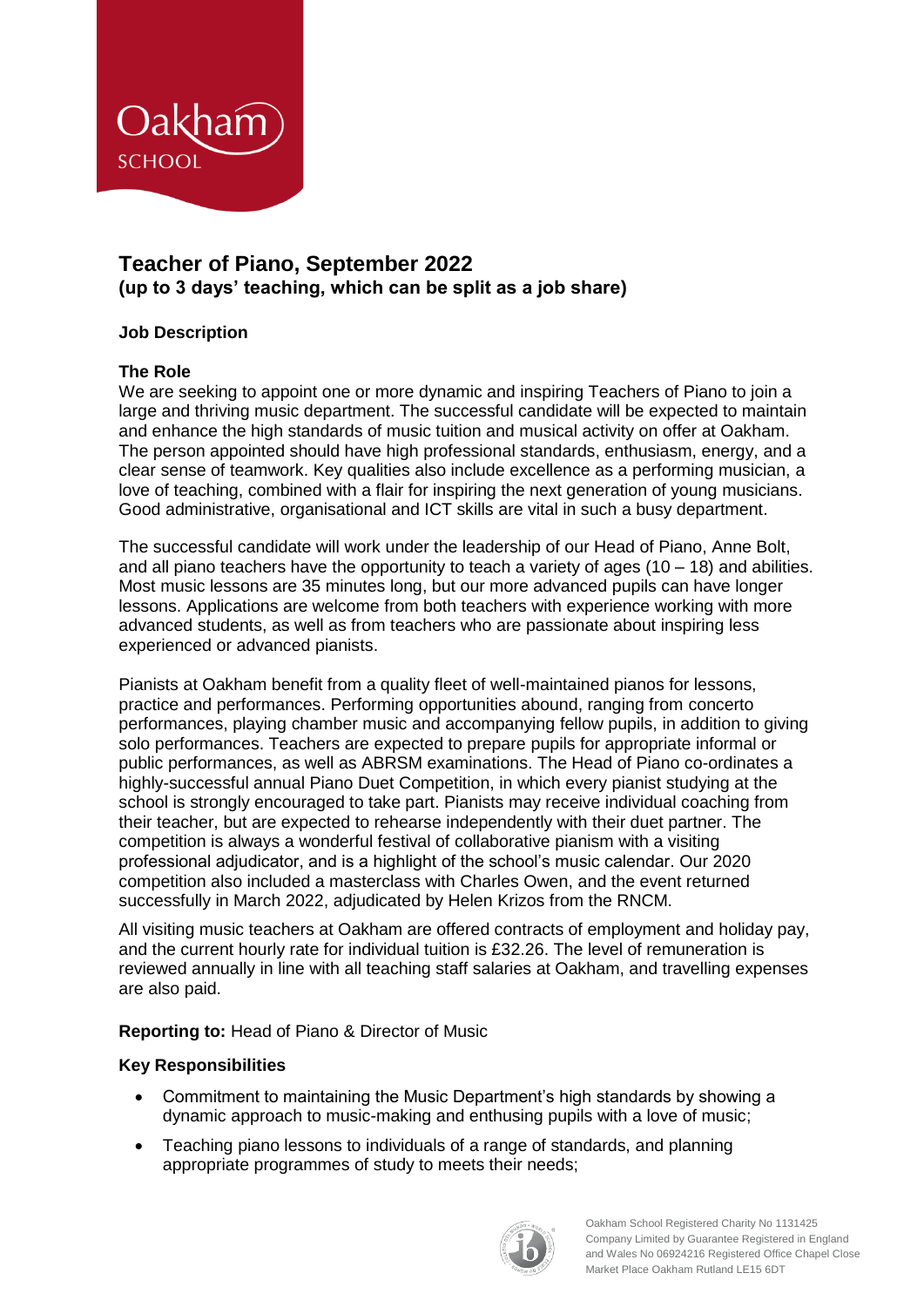- Encourage and prepare pupils for performances and examinations that are appropriate to their ability, utilising knowledge of appropriate exam specifications and performance opportunities that are available;
- Identify, encourage and help to realise each pupil's musical potential;
- Be a good ambassador for music;
- Manage lessons in a way conducive to successful learning and good pupil discipline, making use of rewards and sanctions in line with school policies;
- Follow the department's procedures for timetabling music lessons, record keeping and reporting absentees;
- Maintain an up-to-date knowledge of pupils with special needs by becoming fully familiar with the relevant IEPs;
- When occasion demands, to communicate politely, helpfully and effectively with parents and guardians;
- To complete termly reports (PRs) for pupils in line with School policies and deadlines;
- To participate in Mutual Observation;
- As appropriate, be aware of all departmental and school health and safety requirements, including relevant risk assessments;
- Exercise a duty of care to promote the safeguarding and wellbeing of pupils and contribute to the maintenance of a safe and secure school environment.

| Criteria                       | <b>Essential</b>                                                                                                                           | Desirable                                                                             |
|--------------------------------|--------------------------------------------------------------------------------------------------------------------------------------------|---------------------------------------------------------------------------------------|
| <b>Qualifications</b>          | Music graduate (conservatoire<br>$\bullet$<br>or university) and/or higher<br>diploma-level qualification in<br>Music Performance/Teaching | Evidence of continuing<br>$\bullet$<br>professional development                       |
| <b>Experience</b>              | Prior experience of teaching the<br>$\bullet$<br>piano (privately or in schools)                                                           | Experience of school-based<br>teaching                                                |
|                                | Professional playing experience<br>$\bullet$                                                                                               | Track record of successful<br>preparation of pupils for<br><b>ABRSM</b> examinations. |
| Knowledge and<br>Understanding | Excellent subject knowledge,<br>$\bullet$<br>including new teaching<br>resources/methods, and<br>examination specifications                |                                                                                       |
|                                | Clear understanding of the<br>$\bullet$<br>importance of effective<br>safeguarding                                                         |                                                                                       |
| <b>Skills</b>                  | Excellent communication skills,<br>$\bullet$<br>with the presence to engage<br>pupils aged 10 - 18                                         |                                                                                       |

#### **Person Specification**